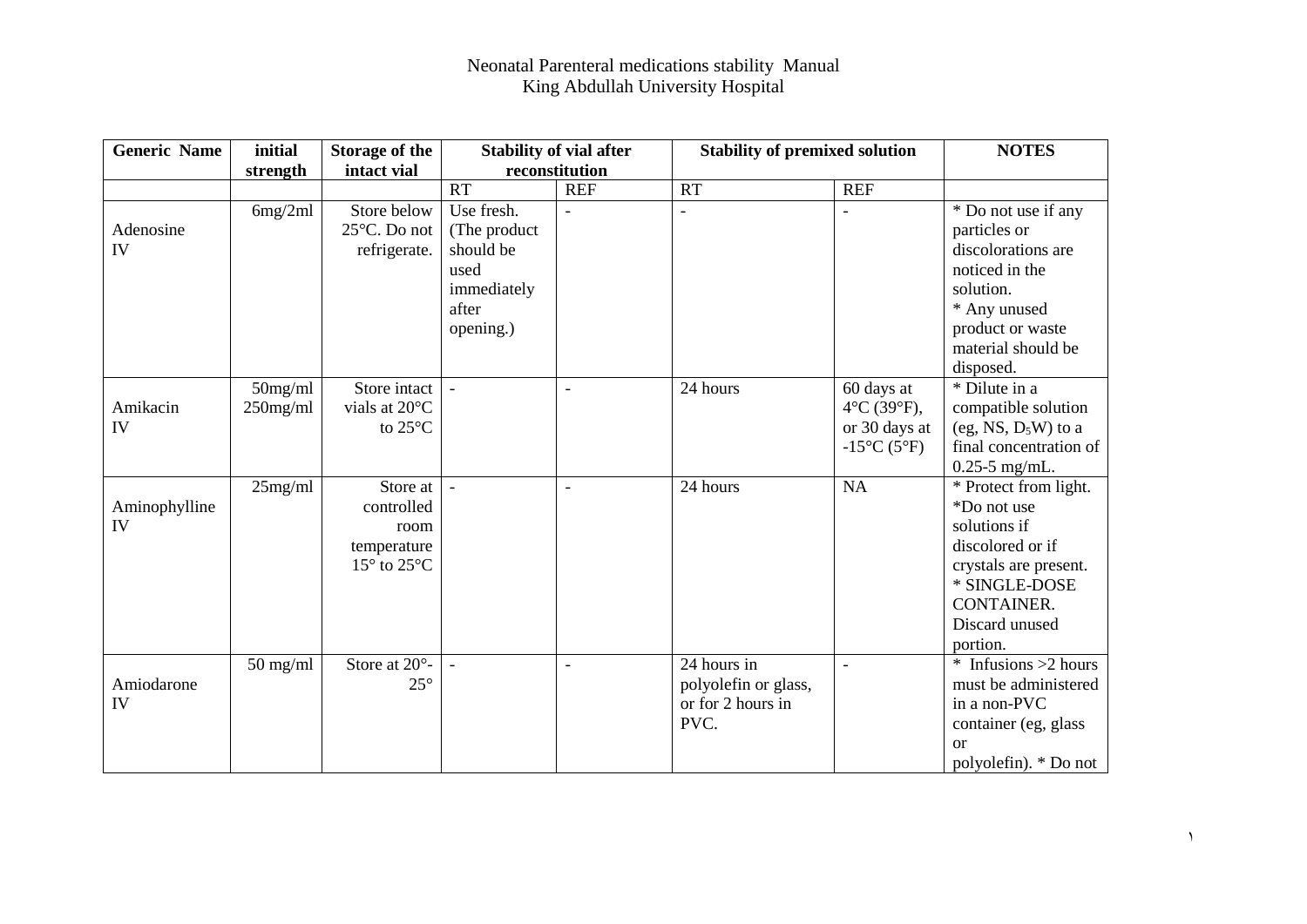|                            |                         |                                                                                    |                                            |                          |                                                                                                                                          |                                                                                                                                                        | use evacuated glass<br>containers                                                                                                                                                                                                                                 |
|----------------------------|-------------------------|------------------------------------------------------------------------------------|--------------------------------------------|--------------------------|------------------------------------------------------------------------------------------------------------------------------------------|--------------------------------------------------------------------------------------------------------------------------------------------------------|-------------------------------------------------------------------------------------------------------------------------------------------------------------------------------------------------------------------------------------------------------------------|
|                            |                         |                                                                                    |                                            |                          |                                                                                                                                          |                                                                                                                                                        | * Protect from light                                                                                                                                                                                                                                              |
| Atropine IV                | $0.6$ mg/ml             | room<br>temperature of<br>15°C to 30°C.<br>avoid freezing                          | Use fresh.<br>Discard<br>unused<br>portion | $\overline{\phantom{a}}$ | Preparation of bulk<br>atropine solution for<br>mass chemical<br>terrorism at a<br>concentration of 1<br>mg/mL is stable for<br>72 hours | Preparation<br>of bulk<br>atropine<br>solution for<br>mass<br>chemical<br>terrorism at a<br>concentration<br>of $1$ mg/mL<br>is stable for<br>72 hours | Administer undiluted<br>by rapid I.V.<br>injection; slow<br>injection may result<br>in paradoxical<br>bradycardia                                                                                                                                                 |
| Calcium<br>Gluconate<br>IV | $100 \text{ mg}$<br>/ml | Store at 20°C<br>to $25^{\circ}$ C                                                 | Use fresh                                  | $\blacksquare$           | <b>NA</b>                                                                                                                                |                                                                                                                                                        | * If crystallization<br>has occurred,<br>warming in a 60°C<br>water bath for 15-30<br>minutes with<br>occasional shaking,<br>may dissolve the<br>precipitate. Cool to<br>body temperature<br>before use. The<br>injection must be<br>clear at the time of<br>use. |
| Colistin<br>IV             | $75$ mg/ml              | Store intact<br>vials (prior to<br>reconstitution)<br>at 20°C to<br>$25^{\circ}$ C | 7 days                                     | 7 days                   | 24 hours                                                                                                                                 | 24 hours                                                                                                                                               | $\overline{\phantom{0}}$                                                                                                                                                                                                                                          |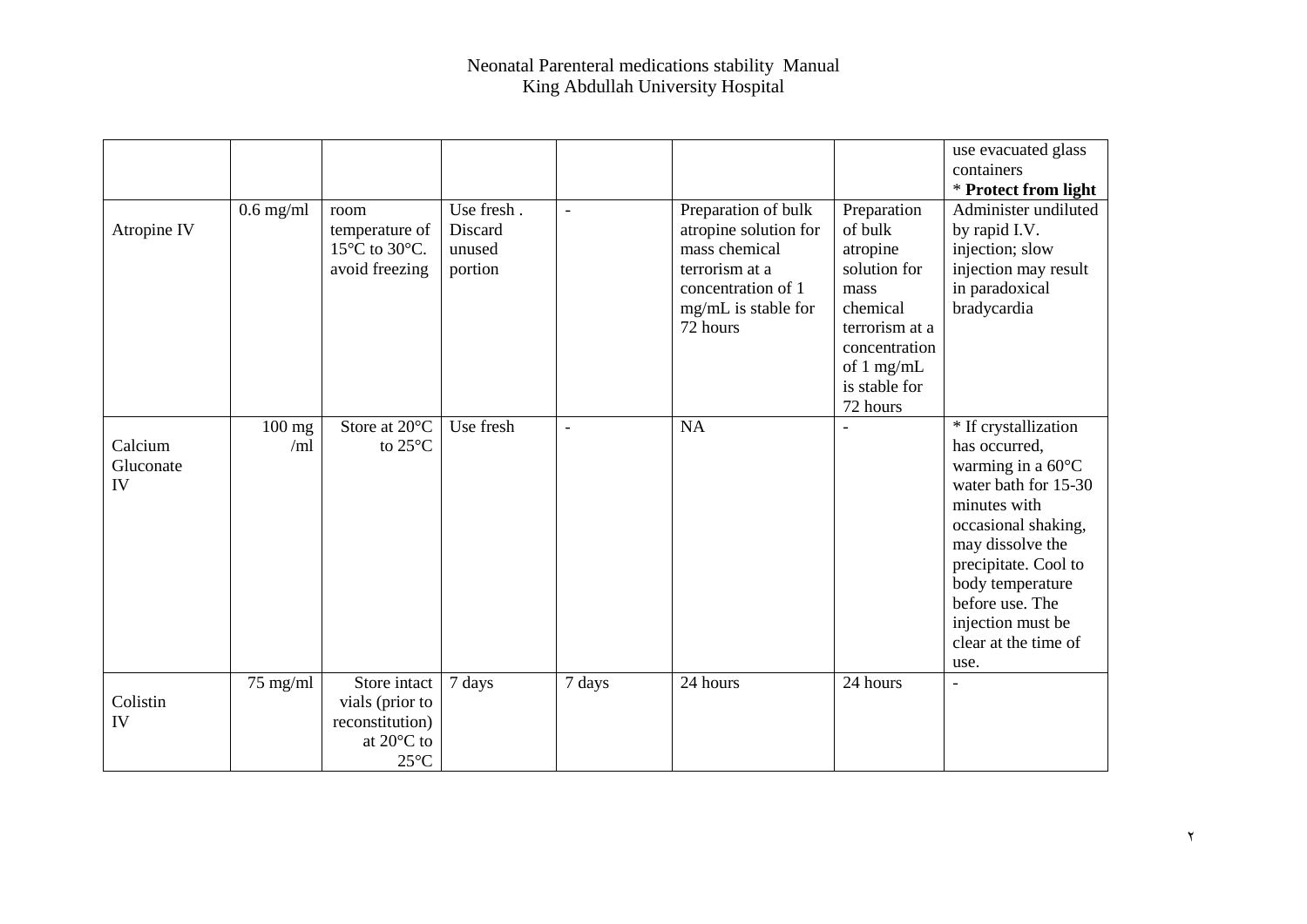| Dexamethasone<br>(IV, IM)         | $4$ mg/ml                | Store intact<br>vials at 20°C<br>to $25^{\circ}$ C<br>Avoid<br>freezing. Do<br>not use if<br>solution is<br>hazy or has a<br>precipitate | <b>NA</b>                                                                                                | <b>NA</b>                      | Diluted solutions<br>should be used<br>within 24 hours. | $\qquad \qquad \blacksquare$ | Dexamethasone my<br>be given iv push<br>undiluted (slowly).                                                                             |
|-----------------------------------|--------------------------|------------------------------------------------------------------------------------------------------------------------------------------|----------------------------------------------------------------------------------------------------------|--------------------------------|---------------------------------------------------------|------------------------------|-----------------------------------------------------------------------------------------------------------------------------------------|
| Digoxin<br>IV                     | 250<br>mcg/ml            | Store at 25°C                                                                                                                            | Use fresh                                                                                                | $\blacksquare$                 | 48 hour                                                 | 48 hours                     | $\overline{\phantom{a}}$                                                                                                                |
| Dobutamine<br>IV                  | $250$ mg inj             | Store at 20 to<br>$25^{\circ}$ C                                                                                                         | 6 hour                                                                                                   | 48 hour                        | 48 hour<br>** Remix solution<br>every 24<br>Hours.      | 7 days                       | * Pink discoloration<br>of solution indicates<br>slight oxidation but<br>no significant loss of<br>potency.                             |
| Dopamine<br>IV                    | $10$ mg/ml<br>$40$ mg/ml | Store at<br>controlled<br>room<br>temperature<br>$15^{\circ}$ -30 $^{\circ}$ C                                                           | (WARNING:<br>This is a<br>potent drug: It<br>must be<br>diluted before<br>administration<br>to patient.) |                                | 24 hours                                                | <b>NA</b>                    | * Protect from light.<br>Solutions that are<br>darker than slightly<br>yellow should not be<br>used.                                    |
| Epinephrine<br>(Adrenaline)<br>IV | $1 \text{ mg}$           | * Store<br>between 20°C<br>to $25^{\circ}$ C.<br>* do not freeze<br>or refrigerate.<br>Protect from<br>light.                            | * see stability<br>of solution                                                                           | * see stability<br>of solution | 24 hours                                                | 24 hours                     | * Epinephrine is<br>sensitive to light and<br>air. Protection from<br>light is<br>recommended.<br>*Oxidation turns<br>drug pink, then a |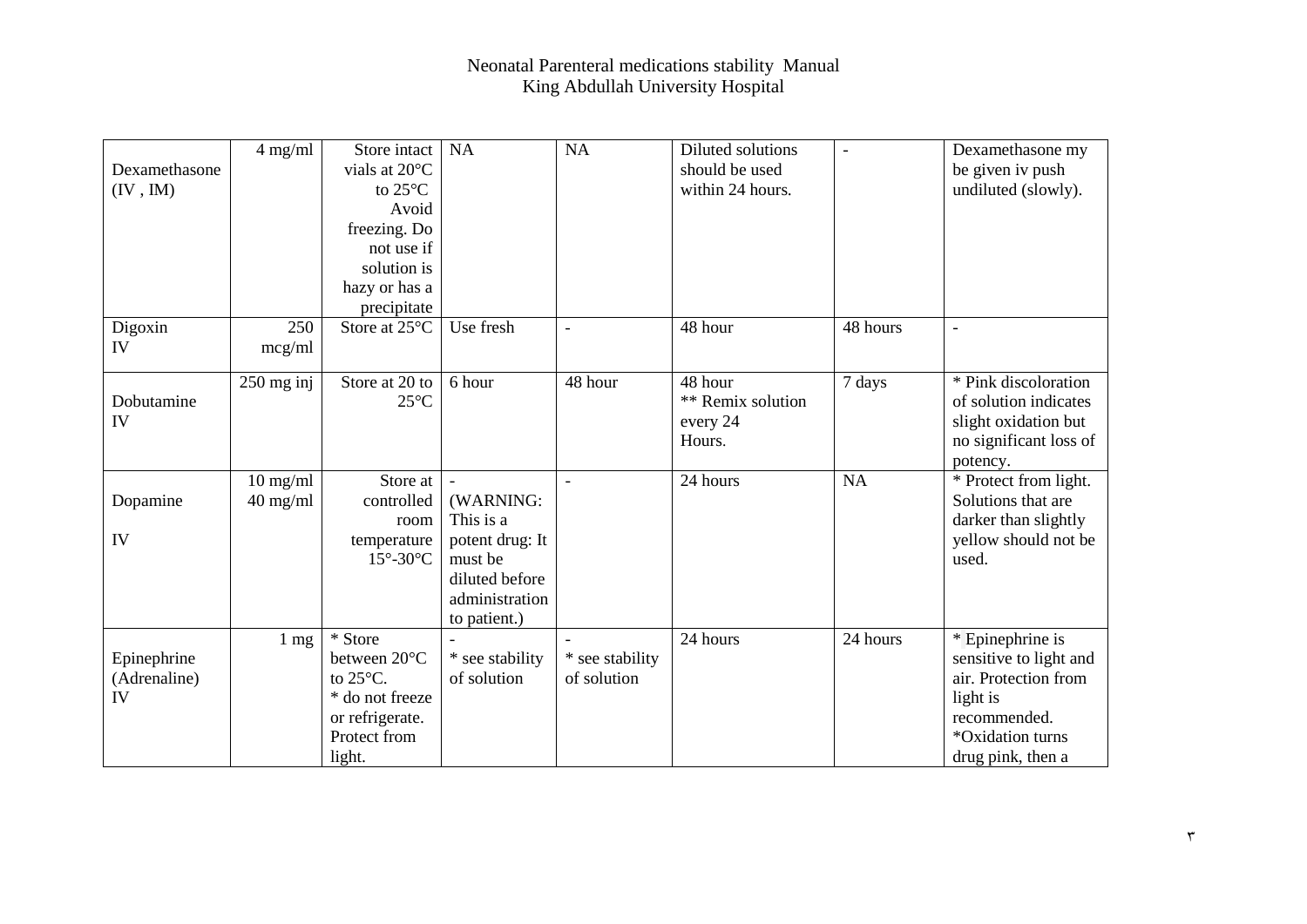|                                  |                          |                                                                                                                                         |                |                |                                                                                                                                                                                                   |                                                                                                                                                                                                  | brown<br>color. Solutions<br>should not be used<br>if they are<br>discolored or<br>contain a<br>precipitate. |
|----------------------------------|--------------------------|-----------------------------------------------------------------------------------------------------------------------------------------|----------------|----------------|---------------------------------------------------------------------------------------------------------------------------------------------------------------------------------------------------|--------------------------------------------------------------------------------------------------------------------------------------------------------------------------------------------------|--------------------------------------------------------------------------------------------------------------|
| Erythromycin<br>Injection        | 500 mg<br>1 <sub>g</sub> | Store at 20 to<br>$25^{\circ}$ C                                                                                                        | 24 hours       | 14 days        | 1-If diluted in NSS:<br>8 hours.<br>** note: Some<br>studies support<br>stability at room<br>temperature or under<br>refrigeration for up<br>to 24 hours.<br>2- In 5% Dextrose:<br>Up to 2 hours. | If diluted in<br>NSS:24<br>hours                                                                                                                                                                 |                                                                                                              |
| Erythromycin<br>suspension<br>IV | 200MG/5<br>ML SUSP       | 1-Granules:<br>Prior to<br>mixing, store<br>at $<$ 30 $\degree$ C.<br>2- Powder:<br>Prior to<br>mixing, store<br>at $<$ 30 $^{\circ}$ C | $\overline{a}$ | $\blacksquare$ | After mixing<br>shouldn't be stored<br>at room temerature.                                                                                                                                        | 1-granules<br>After mixing,<br>store under<br>refrigeration<br>and use<br>within 10<br>days.<br>2- powder:<br>After mixing,<br>store at<br>$\leq$ 25°C<br>$(77°F)$ and<br>use within 35<br>days. |                                                                                                              |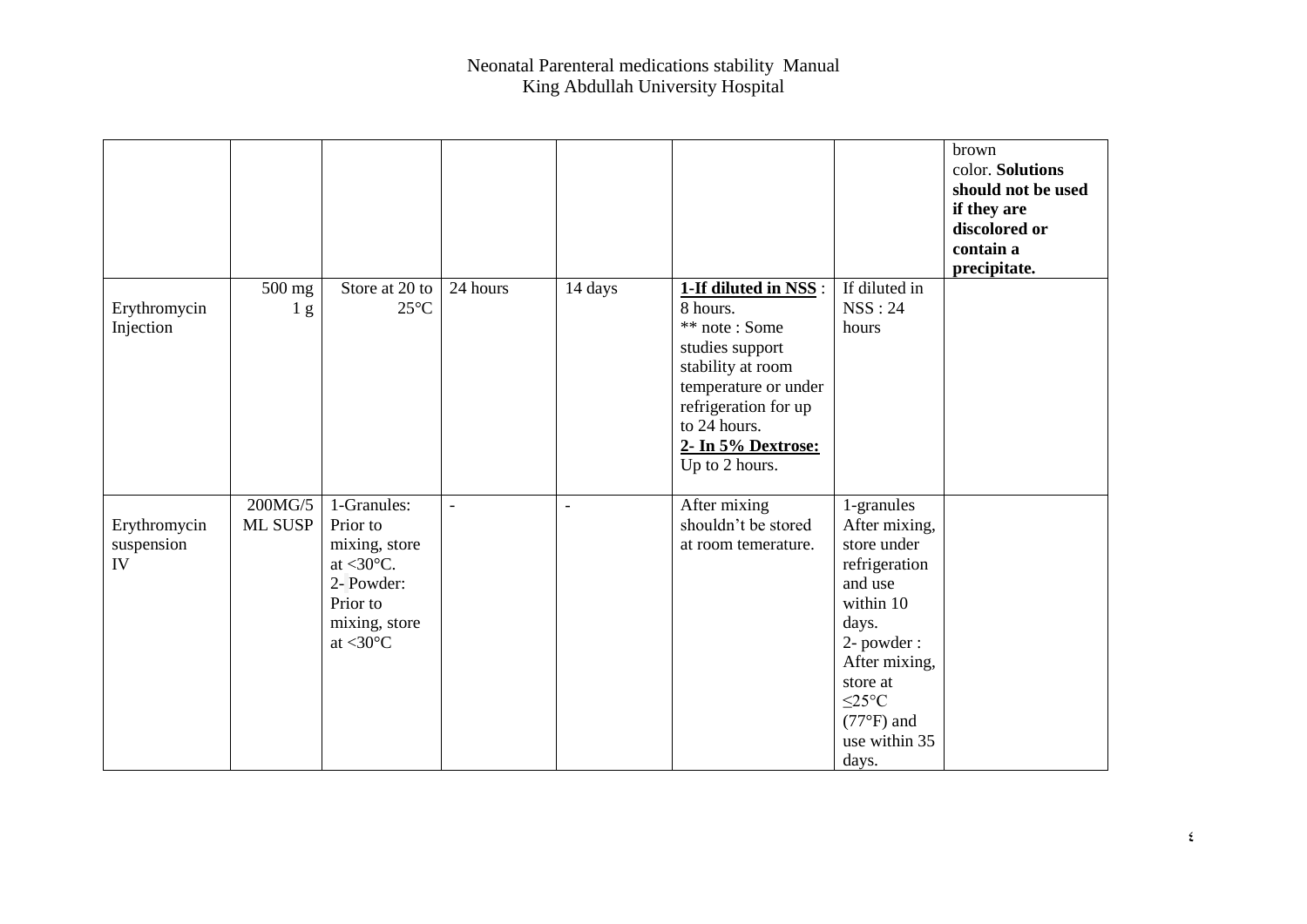| Fentanyl<br>IV     | $*0.05$<br>mg/mL | Store at<br>controlled<br>room<br>temperature of<br>20 $\rm{^{\circ}C}$ to 25 $\rm{^{\circ}C}$                                                                                                                                                                                                                                                                            | $\blacksquare$ | $\overline{a}$           | 2 days                                                                                                                                                                              | 2 days<br>* Some<br>studies<br>indicate<br>stability up<br>to 30 days. | * PROTECT FROM<br>LIGHT.                                                      |
|--------------------|------------------|---------------------------------------------------------------------------------------------------------------------------------------------------------------------------------------------------------------------------------------------------------------------------------------------------------------------------------------------------------------------------|----------------|--------------------------|-------------------------------------------------------------------------------------------------------------------------------------------------------------------------------------|------------------------------------------------------------------------|-------------------------------------------------------------------------------|
| Fluconazole<br>Inj | $2$ mg/ml        | Protect from<br>freezing.<br>Avoid<br>excessive heat.<br>Store injection<br>in glass at $5^{\circ}$ C<br>to 30 $^{\circ}$ C (41 $^{\circ}$ F<br>to 86°F). Store<br>injection in<br>plastic<br>flexible<br>containers at<br>5°C to 25°C<br>$(41°F)$ to<br>77°F). Brief<br>exposure of up<br>to $40^{\circ}$ C<br>$(104°F)$ does<br>not adversely<br>affect the<br>product. |                | $\overline{a}$           | some studies<br>indicate 7 DAYS<br>(RT) if solution<br>is transferred from<br>the original<br>container.<br>Intact<br>containers: Refer to<br>the expiration date<br>on the package | NA                                                                     | * Do not use if<br>cloudy or<br>precipitated. Infuse<br>over $\sim$ 1-2 hours |
| Furosemide Inj     | $10$ mg/ml       | *Store at 20<br>to 25°C<br>* Do not                                                                                                                                                                                                                                                                                                                                       | Use fresh.     | $\overline{\phantom{a}}$ | 24 hours.                                                                                                                                                                           | Do not<br>Refrigerate                                                  | Do not use the<br>injection if it is<br>discolored or                         |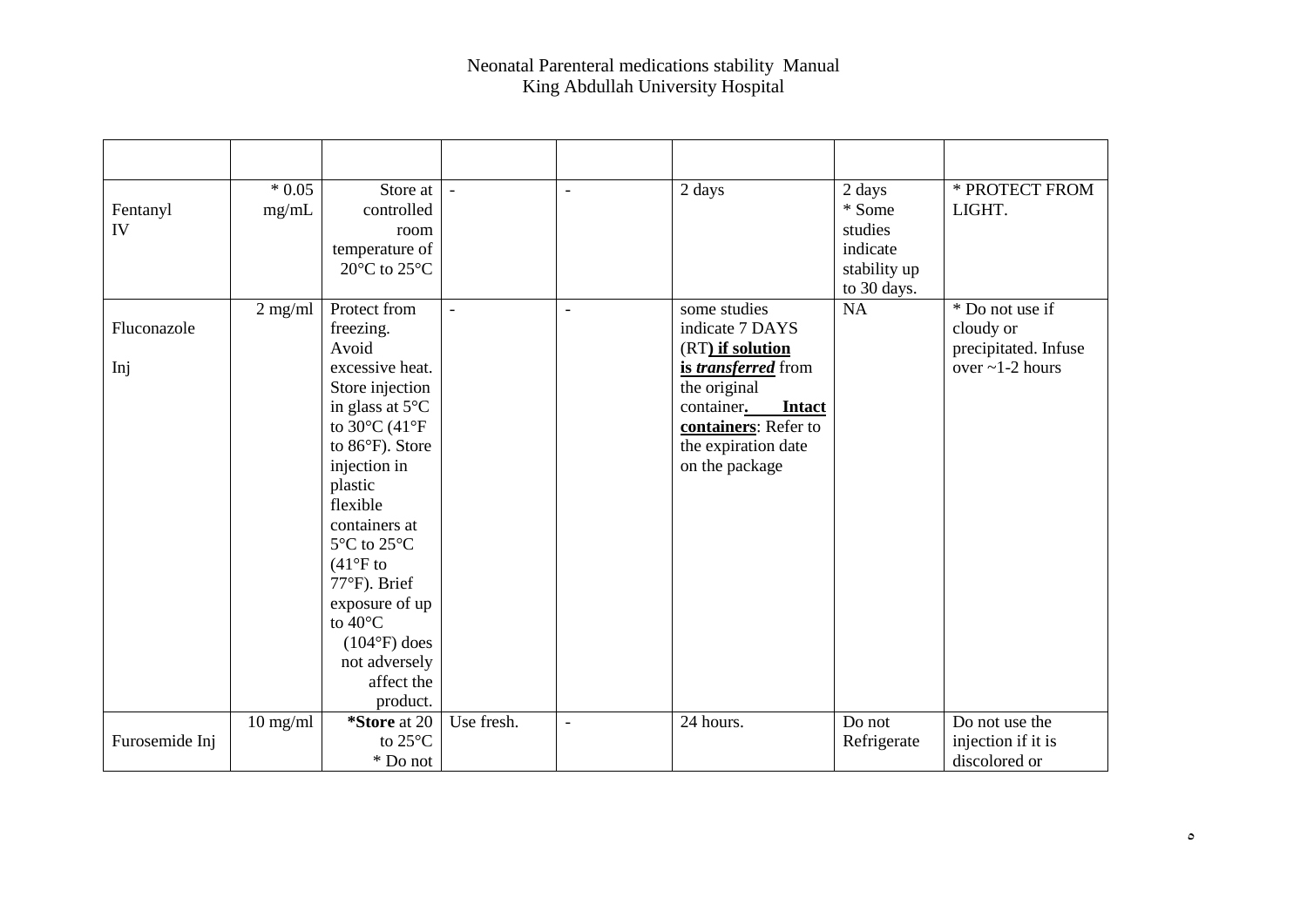|             |              | freeze.          |                |                |                       |              | contains a               |
|-------------|--------------|------------------|----------------|----------------|-----------------------|--------------|--------------------------|
|             |              | * Protect from   |                |                |                       |              | precipitate.             |
|             |              | light.           |                |                |                       |              |                          |
|             | 10mg/ml      | stored           | Use fresh.     | $\blacksquare$ | 48 hours              | 48 hours     | $\overline{\phantom{a}}$ |
| Gentamicin  | $40$ mg/ml   | between 2°C      | (but refer ro  |                |                       |              |                          |
| IV          |              | to 30°C          | dilute it in   |                |                       |              |                          |
|             |              | (but             | neonates:      |                |                       |              |                          |
|             |              | refrigeration is | final          |                |                       |              |                          |
|             |              | not              | concentration  |                |                       |              |                          |
|             |              | recommended)     | for I.V.       |                |                       |              |                          |
|             |              |                  | administration |                |                       |              |                          |
|             |              |                  | should not     |                |                       |              |                          |
|             |              |                  | exceed 10      |                |                       |              |                          |
|             |              |                  | mg/mL)         |                |                       |              |                          |
|             | 1000         | Heparin          |                |                | 1-Prepared bag: 24-   | 1-Prepared   | Heparin solutions are    |
| Heparin     | <b>IU/ML</b> | should be        |                |                | 72 hours              | bag: 24-72   | colorless to slightly    |
| IV          | VIAL,        | stored at        |                |                | 2- Premixed bag:      | hours        | yellow. Minor color      |
|             | 5000         | controlled       |                |                | After seal is broken, | 2- Premixed  | variations do not        |
|             | <b>IU/ML</b> | room             |                |                | 4 days                | bag: After   | affect therapeutic       |
|             | <b>VIAL</b>  | temperature.     |                |                |                       | seal is      | efficacy                 |
|             |              | *Protect from    |                |                |                       | broken, 4    |                          |
|             |              | freezing and     |                |                |                       | days         |                          |
|             |              | temperatures     |                |                |                       |              |                          |
|             |              | $>40^{\circ}$ C. |                |                |                       |              |                          |
|             | $20$ mg/ml   | Intact           |                | $\blacksquare$ | 24 hours              | Do not       |                          |
| Hydralazine |              | ampuls/vials     |                |                |                       | refrigerate. |                          |
| IV          |              | of hydralazine   |                |                |                       |              |                          |
|             |              | should not be    |                |                |                       |              |                          |
|             |              | stored under     |                |                |                       |              |                          |
|             |              | refrigeration    |                |                |                       |              |                          |
|             |              | because of       |                |                |                       |              |                          |
|             |              | possible         |                |                |                       |              |                          |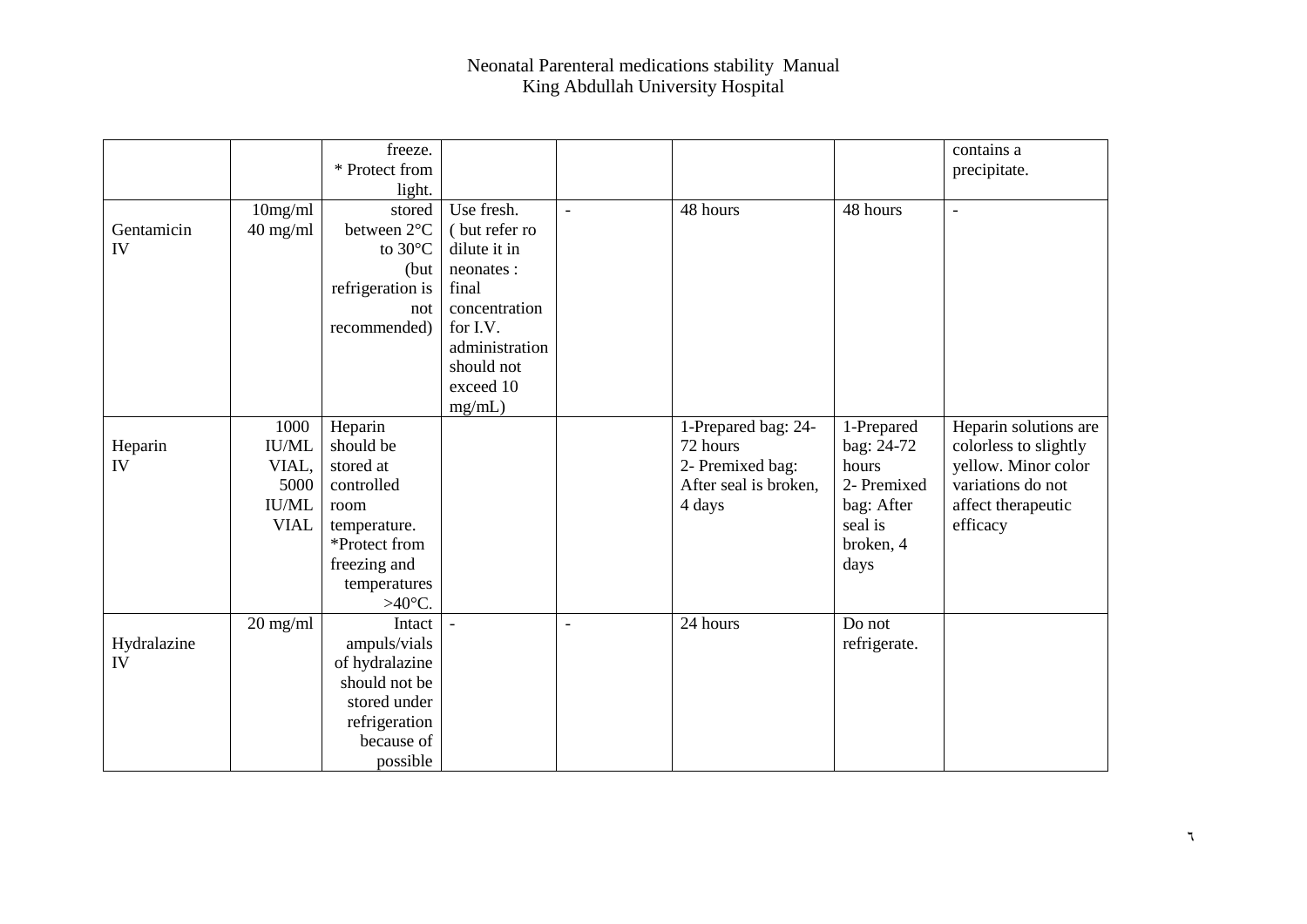|                               |                    | precipitation                                                                                                         |                                                                            |                                                                            |                                                                                                                                                                                       |                                                                                                                                                                                                       |                                                                                                                                    |
|-------------------------------|--------------------|-----------------------------------------------------------------------------------------------------------------------|----------------------------------------------------------------------------|----------------------------------------------------------------------------|---------------------------------------------------------------------------------------------------------------------------------------------------------------------------------------|-------------------------------------------------------------------------------------------------------------------------------------------------------------------------------------------------------|------------------------------------------------------------------------------------------------------------------------------------|
|                               |                    | <sub>or</sub>                                                                                                         |                                                                            |                                                                            |                                                                                                                                                                                       |                                                                                                                                                                                                       |                                                                                                                                    |
|                               |                    | crystallization.                                                                                                      |                                                                            |                                                                            |                                                                                                                                                                                       |                                                                                                                                                                                                       |                                                                                                                                    |
| Hydrocortisone                |                    | Store at<br>controlled<br>room<br>temperature<br>20 $\rm{^{\circ}C}$ to 25 $\rm{^{\circ}C}$<br>Protect from<br>light. | After initial<br>reconstitution:<br>3 days when<br>protected<br>from light | After initial<br>reconstitution:<br>3 days when<br>protected<br>from light | According to the<br>final concentration:<br>**Stability of<br>concentration 1<br>mg/mL: 24 hours<br>** Stability of<br>concentration 2<br>$mg/mL$ to 60<br>mg/mL: At least 4<br>hours | According to<br>the final<br>concentration<br>**Stability<br>of<br>concentration<br>$1$ mg/mL: 24<br>hours<br>** Stability<br>of<br>concentration<br>2 mg/mL to<br>$60$ mg/mL:<br>At least 4<br>hours |                                                                                                                                    |
| Imipenem-<br>Cilastatin<br>IV | 500 mg<br>powder   | should be<br>stored at<br>$<$ 25 $^{\circ}$ C                                                                         | 10 hours                                                                   | 48 hours                                                                   | 4 hours                                                                                                                                                                               | 24 hours                                                                                                                                                                                              | $\overline{a}$                                                                                                                     |
| Iron Dextran<br>IV            | $50$ mg/ml         | Store at 20°-<br>$25^{\circ}$ C                                                                                       |                                                                            |                                                                            |                                                                                                                                                                                       |                                                                                                                                                                                                       | IV push not<br>recommended<br>Can be given IM<br>Test dose of 25mg<br>should be given over<br>$5 \text{ min}$<br>Avoid in dextrose |
| Lidocaine                     | 10mg/ml<br>20mg/ml |                                                                                                                       | Use fresh                                                                  | $\overline{\phantom{a}}$                                                   | $24$ hrs                                                                                                                                                                              | 24 hrs                                                                                                                                                                                                | $\overline{\phantom{0}}$                                                                                                           |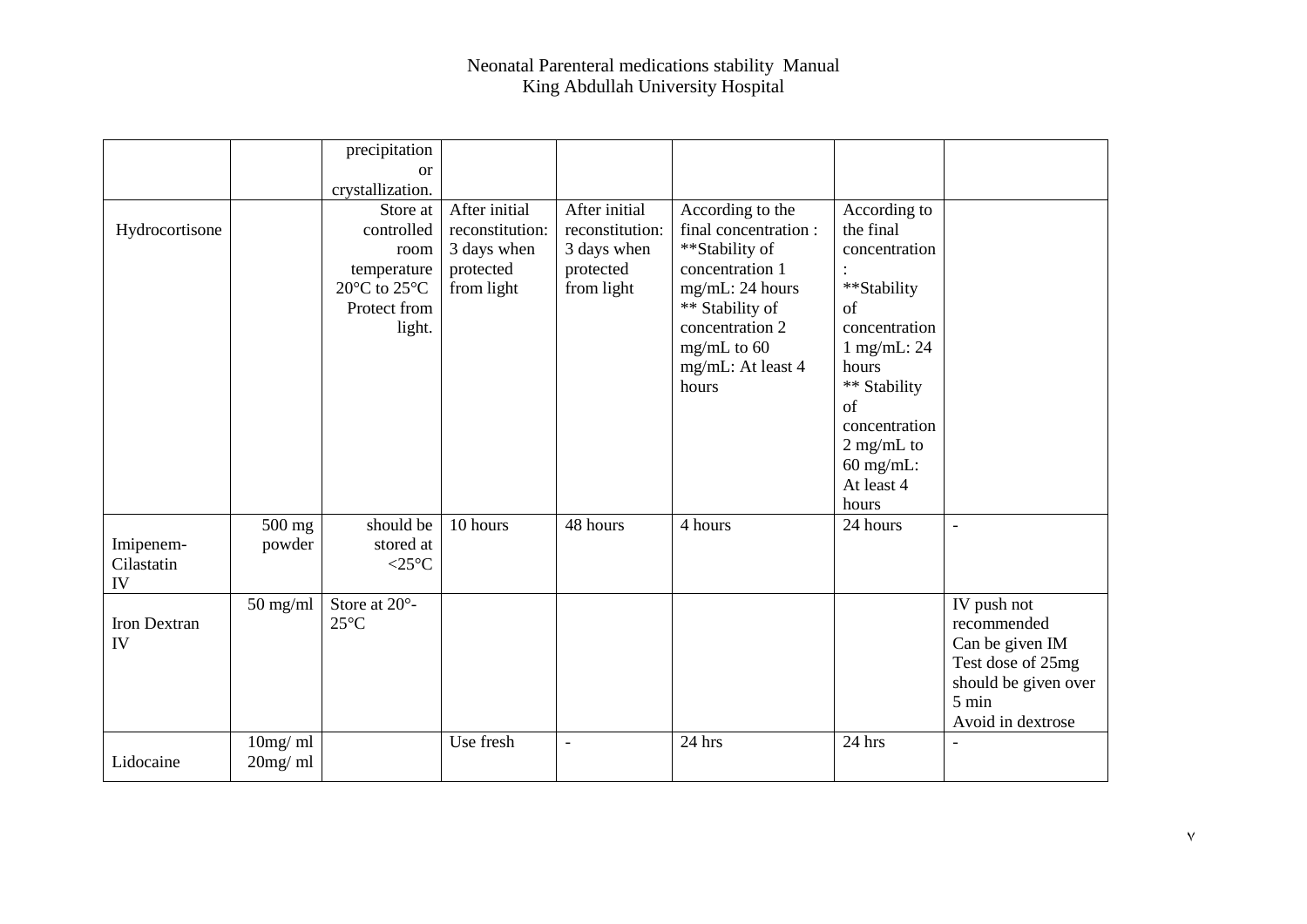| IV                         |                            |                                                                                                                                                                                                                                                                                                 |                |                |          |           |                                                                                                                                                |
|----------------------------|----------------------------|-------------------------------------------------------------------------------------------------------------------------------------------------------------------------------------------------------------------------------------------------------------------------------------------------|----------------|----------------|----------|-----------|------------------------------------------------------------------------------------------------------------------------------------------------|
| Magnesium<br>Sulfate<br>IV | $100$ mg/ml<br>$500$ mg/ml | store at room<br>temperature of<br>20 $\rm{^{\circ}C}$ to 25 $\rm{^{\circ}C}$ ,<br>Do not freeze.<br>Refrigeration<br>of solution<br>may result in<br>precipitation<br>$\alpha$<br>crystallization.                                                                                             | $\blacksquare$ | $\blacksquare$ | 24 hours | 24 hours  | Note:<br><b>Solutions for</b><br>intravenous<br>infusion must be<br>diluted to a<br>concentration of<br>20% or less prior to<br>administration |
| Metronidazole<br>IV        | 5 mg/ml                    | Store at 25°C<br>$(77°F)$ . Protect<br>from light.<br>Brief exposure<br>up to 40°C<br>does not<br>adversely<br>affect the<br>product.<br>Avoid<br>excessive heat.<br>Do not<br>refrigerate. Do<br>not remove<br>unit from<br>overwrap until<br>ready for use.<br>Discard<br>unused<br>solution. | Use fresh      | NA             | NA       | <b>NA</b> | Note: No dilution or<br>buffering is required.<br>Do not refrigerate                                                                           |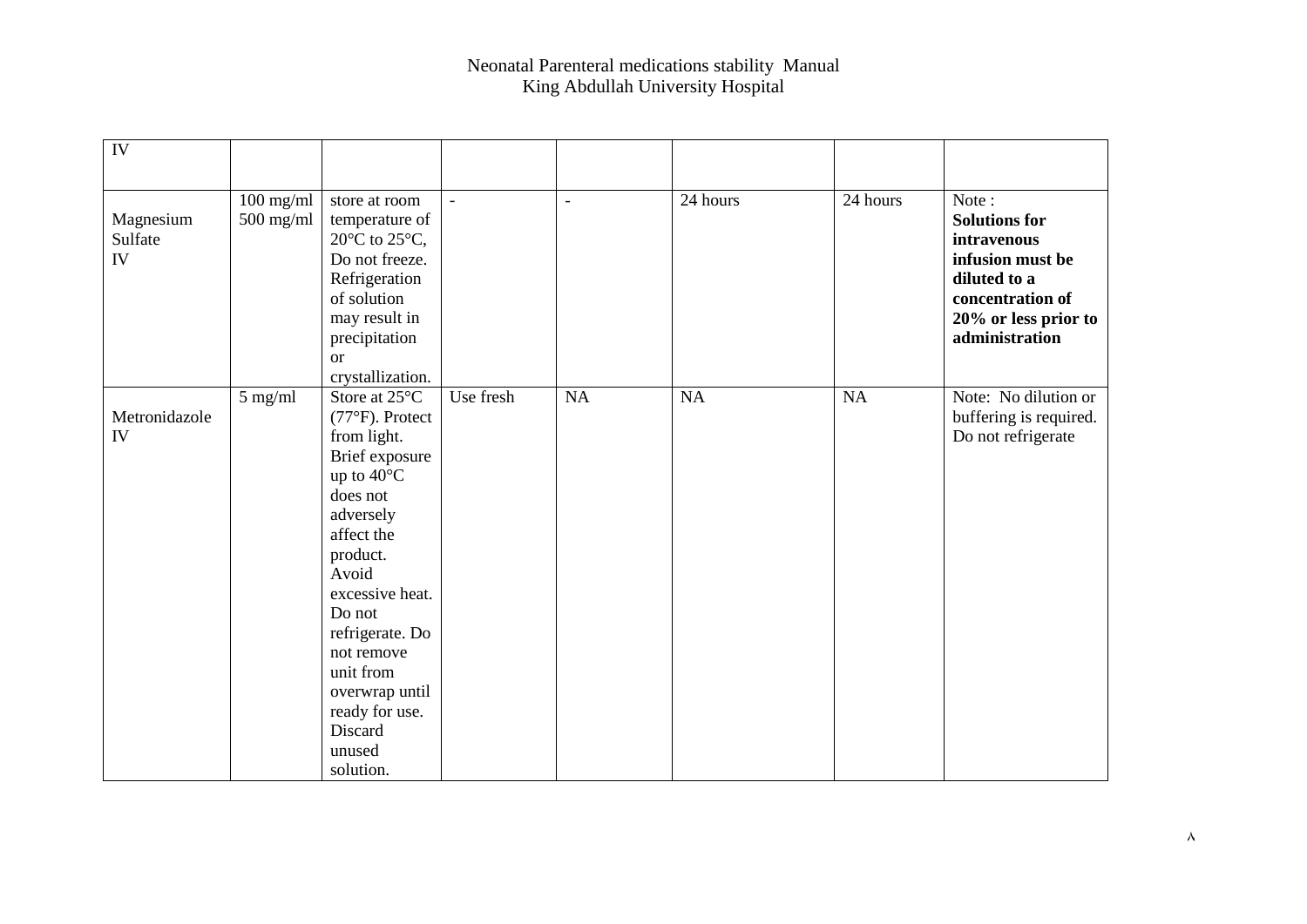| Midazolam<br>IV | 5mg/ml     | Store at 20°C<br>to 25°C                                                                                                                                                                                                                                                                                                                  | $\blacksquare$ | $\blacksquare$ | If final concentration<br>of $0.5$ mg/mL, is<br>stable for up to 24<br>hours when diluted<br>with $D_5W$ or NS. A<br>final concentration<br>of 1 mg/mL in NS<br>has been | NA     |                                                                                                                                                                                                                                                         |
|-----------------|------------|-------------------------------------------------------------------------------------------------------------------------------------------------------------------------------------------------------------------------------------------------------------------------------------------------------------------------------------------|----------------|----------------|--------------------------------------------------------------------------------------------------------------------------------------------------------------------------|--------|---------------------------------------------------------------------------------------------------------------------------------------------------------------------------------------------------------------------------------------------------------|
|                 |            |                                                                                                                                                                                                                                                                                                                                           |                |                | documented to be<br>stable for up to 10                                                                                                                                  |        |                                                                                                                                                                                                                                                         |
|                 |            |                                                                                                                                                                                                                                                                                                                                           |                |                | days                                                                                                                                                                     |        |                                                                                                                                                                                                                                                         |
| Morphine<br>IV  | $10$ mg/ml | Store at<br>controlled<br>room<br>temperature of<br>20 $\rm{^{\circ}C}$ to 25 $\rm{^{\circ}C}$<br>$(68°F)$ to<br>$77^{\circ}$ F); do not<br>freeze. Protect<br>from light.<br>Degradation<br>depends on pH<br>and presence<br>of oxygen;<br>relatively<br>stable in pH<br>$\leq$ 4; darkening<br>of solutions<br>indicate<br>degradation. |                | $\blacksquare$ | 7 days                                                                                                                                                                   | 7 days | Notes:<br>** When giving<br>morphine I.V. push,<br>it is best to first<br>dilute with sterile<br>water or NS for a<br>final concentration of<br>1 to 2 mg/mL<br>** Usual<br>concentration for<br>continuous I.V.<br>infusion: 0.1 to 1<br>mg/mL in D5W. |
| Naloxone HCL    | 0.02       | Store at 25°C                                                                                                                                                                                                                                                                                                                             |                | $\blacksquare$ | Mixtures should be                                                                                                                                                       | NA     | Stable in D <sub>5</sub> W, NS;                                                                                                                                                                                                                         |
| (IV)            | mg/ml      | $(77°F)$ ; protect                                                                                                                                                                                                                                                                                                                        |                |                | used within 24                                                                                                                                                           |        | do not mix with                                                                                                                                                                                                                                         |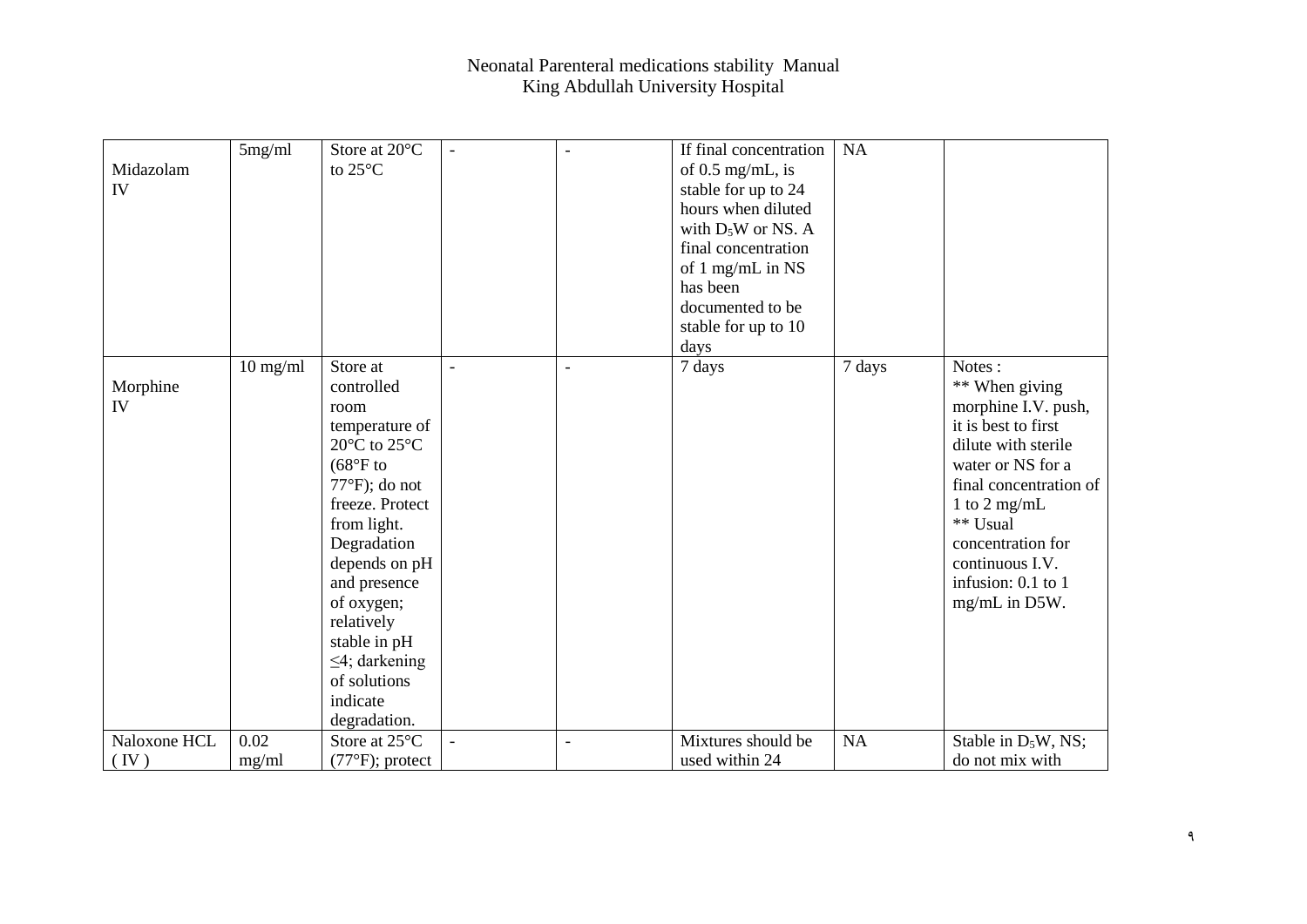|                 | $0.4$ mg/ml | from light.                     |               |                          | hours. After 24      |           | alkaline solutions or                                                                                                                                                                                                                                                                             |
|-----------------|-------------|---------------------------------|---------------|--------------------------|----------------------|-----------|---------------------------------------------------------------------------------------------------------------------------------------------------------------------------------------------------------------------------------------------------------------------------------------------------|
| (note the auto- |             |                                 |               |                          | hours, the remaining |           | solutions containing                                                                                                                                                                                                                                                                              |
| injector        |             |                                 |               |                          | unused solution must |           | bisulfite or                                                                                                                                                                                                                                                                                      |
| solution form)  |             |                                 |               |                          | be discarded         |           | metabisulfite                                                                                                                                                                                                                                                                                     |
|                 |             |                                 |               |                          |                      |           | ** I.V. push: Dilute<br>naloxone 0.4 mg (1<br>mL ampul) with 9<br>mL of NS for a total<br>volume of 10 mL to<br>achieve a<br>concentration of 0.04<br>mg/mL (APS, 2008)<br>I.V. infusion: Dilute<br>naloxone 2 mg in<br>500 mL of NS or<br>$D_5W$ to make a final<br>concentration of<br>4 mcg/mL |
| Pancuronium     | 1mg/ml      | Refrigerate $(2^{\circ})$       |               | $\overline{\phantom{a}}$ | It is stable in      | 48 hours  | * May be                                                                                                                                                                                                                                                                                          |
| IV              | 2mg/ml      | to $8^{\circ}$ C);              | Use fresh     |                          | solution for 48      |           | administered                                                                                                                                                                                                                                                                                      |
|                 |             | however,                        | Discard after |                          | hours                |           | undiluted by rapid                                                                                                                                                                                                                                                                                |
|                 |             | stable for up<br>to 6 months at | use           |                          |                      |           | I.V. injection; for<br>continuous I.V.                                                                                                                                                                                                                                                            |
|                 |             | room                            |               |                          |                      |           | infusion, dilute to                                                                                                                                                                                                                                                                               |
|                 |             | temperature.                    |               |                          |                      |           | final concentration of                                                                                                                                                                                                                                                                            |
|                 |             |                                 |               |                          |                      |           | $0.01 - 0.8$ mg/mL in                                                                                                                                                                                                                                                                             |
|                 |             |                                 |               |                          |                      |           | $D_5$ NS, $D_5$ W, LR, or                                                                                                                                                                                                                                                                         |
|                 |             |                                 |               |                          |                      |           | <b>NS</b>                                                                                                                                                                                                                                                                                         |
|                 |             |                                 |               |                          |                      |           |                                                                                                                                                                                                                                                                                                   |
| Phenobarbital   | $30$ mg/ml  | Protect from                    | Use fresh.    | <b>NA</b>                | <b>NA</b>            | <b>NA</b> | * Not stable in                                                                                                                                                                                                                                                                                   |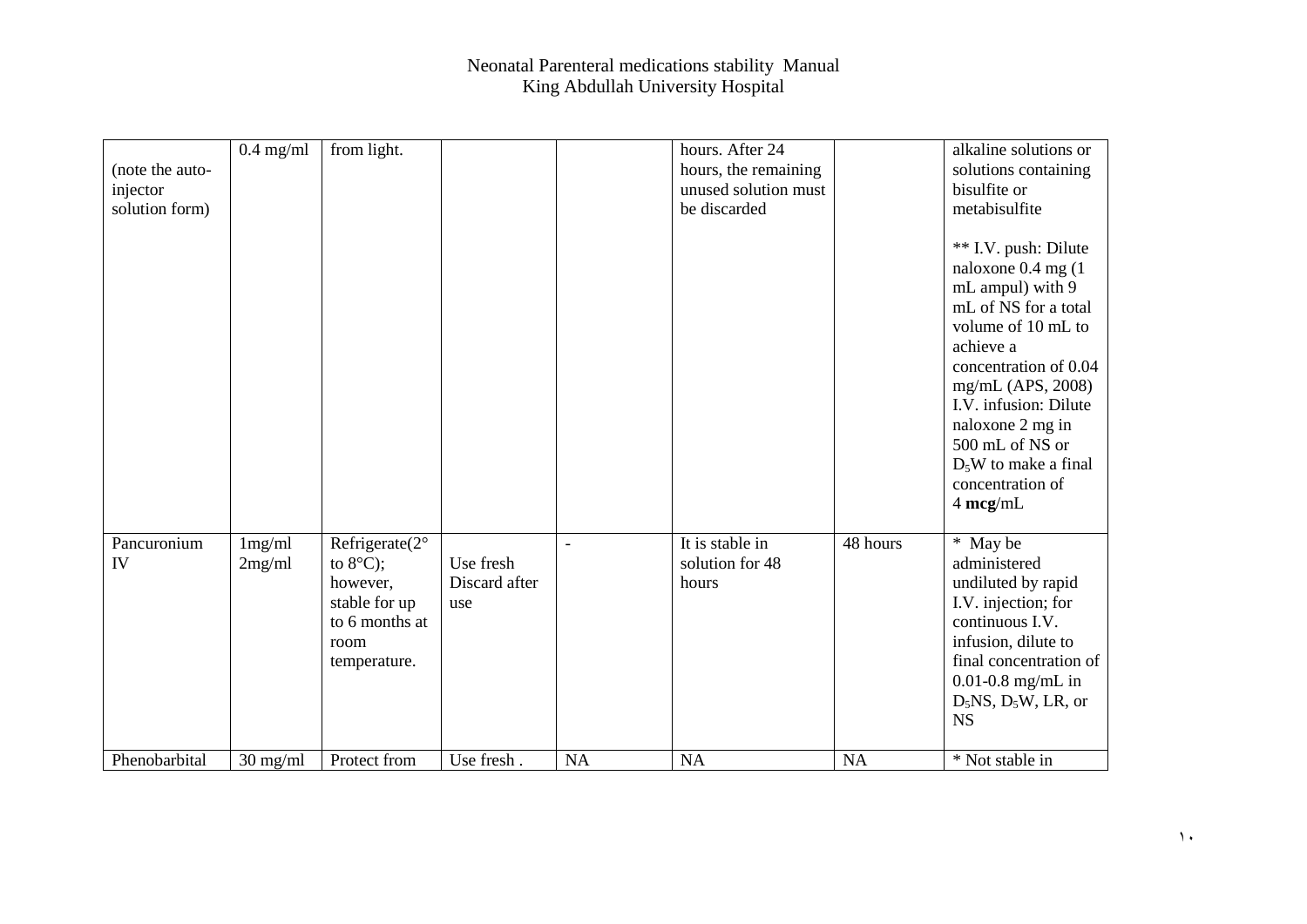| Amp<br>IV                         | $65$ mg/ml     | light.                                          | Discard<br>unused<br>portion                                                                                                                                                                  |                                                                                            |                |              | aqueous solutions;<br>use only clear<br>solutions. Do not add<br>to acidic solutions;<br>precipitation may |
|-----------------------------------|----------------|-------------------------------------------------|-----------------------------------------------------------------------------------------------------------------------------------------------------------------------------------------------|--------------------------------------------------------------------------------------------|----------------|--------------|------------------------------------------------------------------------------------------------------------|
| Phenytoin<br>IV                   | $50$ mg/ ml    | Store at room<br>temperature of<br>15°C to 30°C | Use undiluted<br>drug and<br>administer by<br>slow<br>intravenous<br>injection.<br><b>USE</b> fresh                                                                                           | $\blacksquare$                                                                             | 2 hours        | <b>NA</b>    | occur.<br>NOTE : can be used<br>undiluted as push or<br>diluted for<br>Intravenous infusion.               |
| Piperacillin/<br>Tazobactam<br>IV |                | Store at $20^{\circ}$ C<br>to $25^{\circ}$ C    | If used as<br>bolus:<br>Use single-<br>dose or bulk<br>vials<br>immediately<br>after<br>reconstitution.<br>Discard any<br>unused<br>portion after<br>24 hours if<br>stored at 20°C<br>to 25°C | Discard after<br>48 hours if<br>stored<br>refrigerated<br>( $2^{\circ}$ C to $8^{\circ}$ C | up to 24 hours | up to 1 week |                                                                                                            |
| Potassium<br>Chloride IV          | $\blacksquare$ | Store at room<br>temperature;<br>do not freeze  | $\blacksquare$                                                                                                                                                                                | $\blacksquare$                                                                             | 24 hours       | NA           | For intravenous use<br>only. Must be diluted<br>prior to injection.                                        |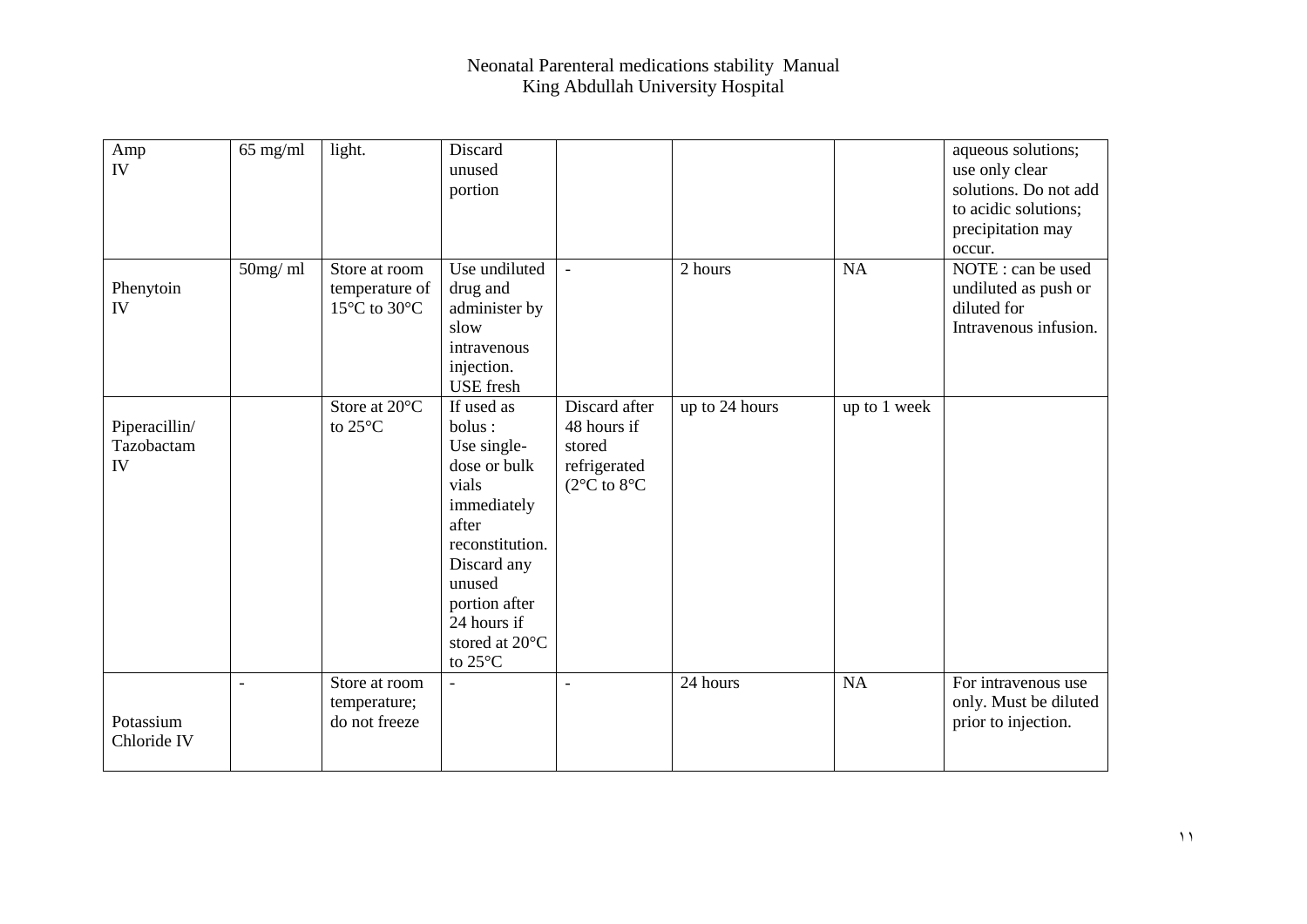| Ranitidine IV                                | 25mg/ml                                             | ** Store<br>between 4°C<br>to 25°C.<br>** Protect<br>from light.                                                        | -use fresh in<br>IM injection.              | $\overline{a}$                              | 48 Hours        | NA      |                                                                                                                                                                                                              |
|----------------------------------------------|-----------------------------------------------------|-------------------------------------------------------------------------------------------------------------------------|---------------------------------------------|---------------------------------------------|-----------------|---------|--------------------------------------------------------------------------------------------------------------------------------------------------------------------------------------------------------------|
|                                              | $0.5$ mg/ml                                         | Store at $2^{\circ}$ C to                                                                                               | Use fresh                                   | $\overline{\phantom{a}}$                    | Up to 24 hours. | NA      |                                                                                                                                                                                                              |
| Salbutamol<br>(Solution for<br>nebulization) | 1mg/ml                                              | $25^{\circ}$ C                                                                                                          |                                             |                                             |                 |         |                                                                                                                                                                                                              |
| Sodium<br>Bicarbonate                        | 4% AMP<br>[10ML]<br>8.4%<br><b>BAG</b><br>$[100ML]$ | Store injection<br>at room<br>temperature.<br>Protect from<br>heat and from<br>freezing. Use<br>only clear<br>solutions | <b>NA</b>                                   | <b>NA</b>                                   | 24 hours        | NA      | ** Administer IV<br>either undiluted or<br>diluted in other IV<br>fluid. this can be<br>specified according<br>the concentration<br>that needed and if it<br>is like a direct inj or<br>continuous infusion. |
| Vancomycin                                   | 50mg/ml                                             |                                                                                                                         | 14 days                                     | 14 days                                     | 7 days          | 14 days |                                                                                                                                                                                                              |
| Vitamin K                                    | $10$ mg/ml<br>1mg/ml<br>1mg/0.5ml                   | Store at 15°C<br>to $30^{\circ}$ C.<br>Protect from<br>light.                                                           | Administer<br>shortly after<br>preparation. | Administer<br>shortly after<br>preparation. | $\blacksquare$  | L.      | **INTRAVENOUS<br>and<br><b>INTRAMUSCULAR</b><br>routes should be<br>restricted to those<br>situations where the                                                                                              |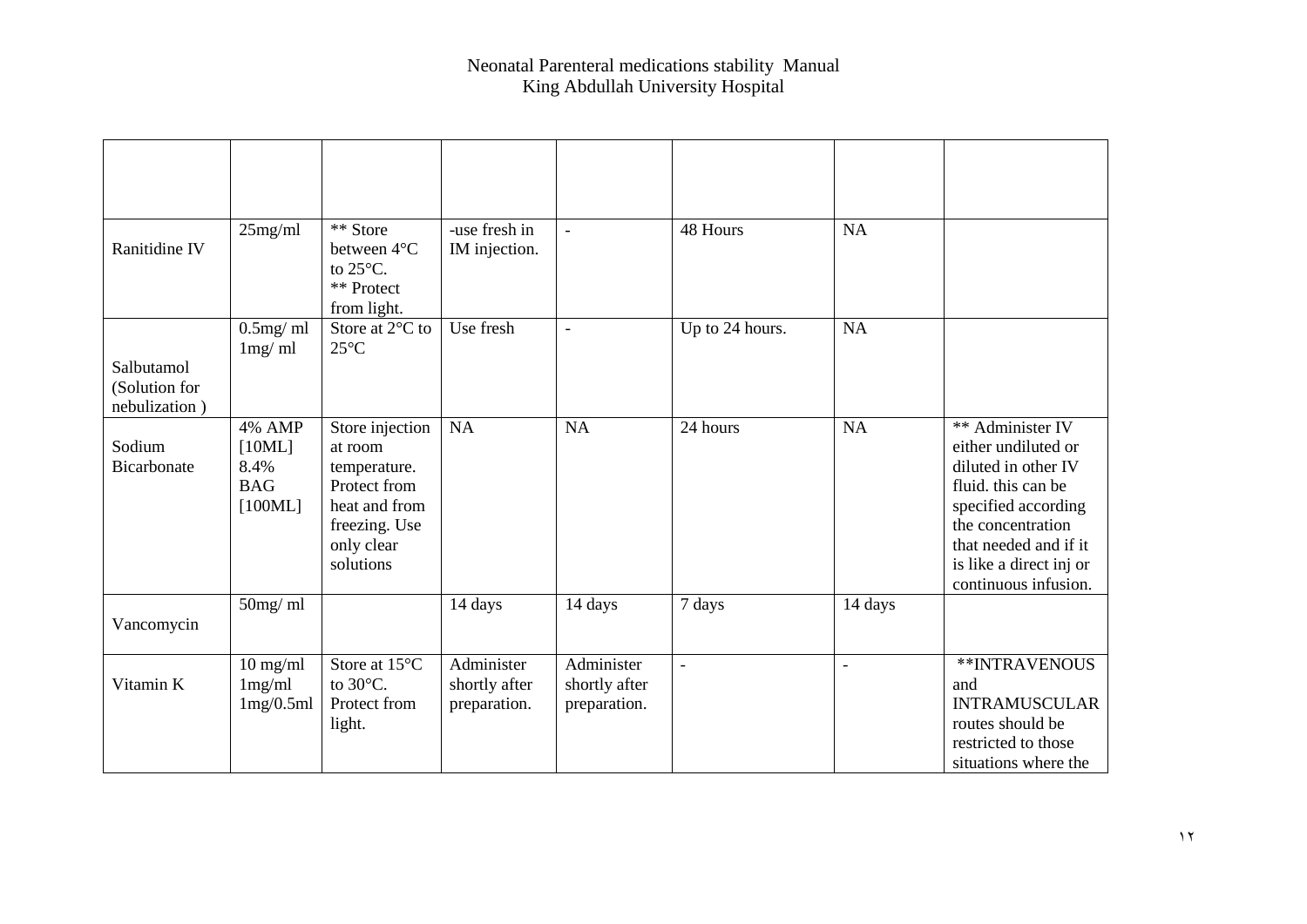|  |  |  | subcutaneous route is |
|--|--|--|-----------------------|
|  |  |  | not feasible and the  |
|  |  |  | serious risk involved |
|  |  |  | is considered         |
|  |  |  | justified.            |

#### **@@ Insulin stability:**

**Humulin® R, Humulin®** R U-500: Store unopened vials in refrigerator between 2°C and 8°C (36°F to 46°F); do not freeze; keep away from heat and sunlight.

Once punctured (in use), vials may be stored for up to 31 days in the refrigerator between 2°C and 8°C (36°F to 46°F) or at room temperature of ≤30°C .

: Store unopened vials in refrigerator between 2°C and 8°C until product expiration date or at room temperature ≤25°C for up to 42 days; do not freeze; keep away from heat and sunlight.

Once punctured (in use), store vials at room temperature  $\leq 25^{\circ}$ C for up to 42 days (this includes any days stored at room temperature prior to opening vial); refrigeration of in-use vials is not recommended.

#### □ For I.V. infusion :

1- Humulin® R: Stable for 48 hours at room temperature or for 48 hours under refrigeration followed by 48 hours at room temperature.

2- Novolin® R: Stable for 24 hours at room temperature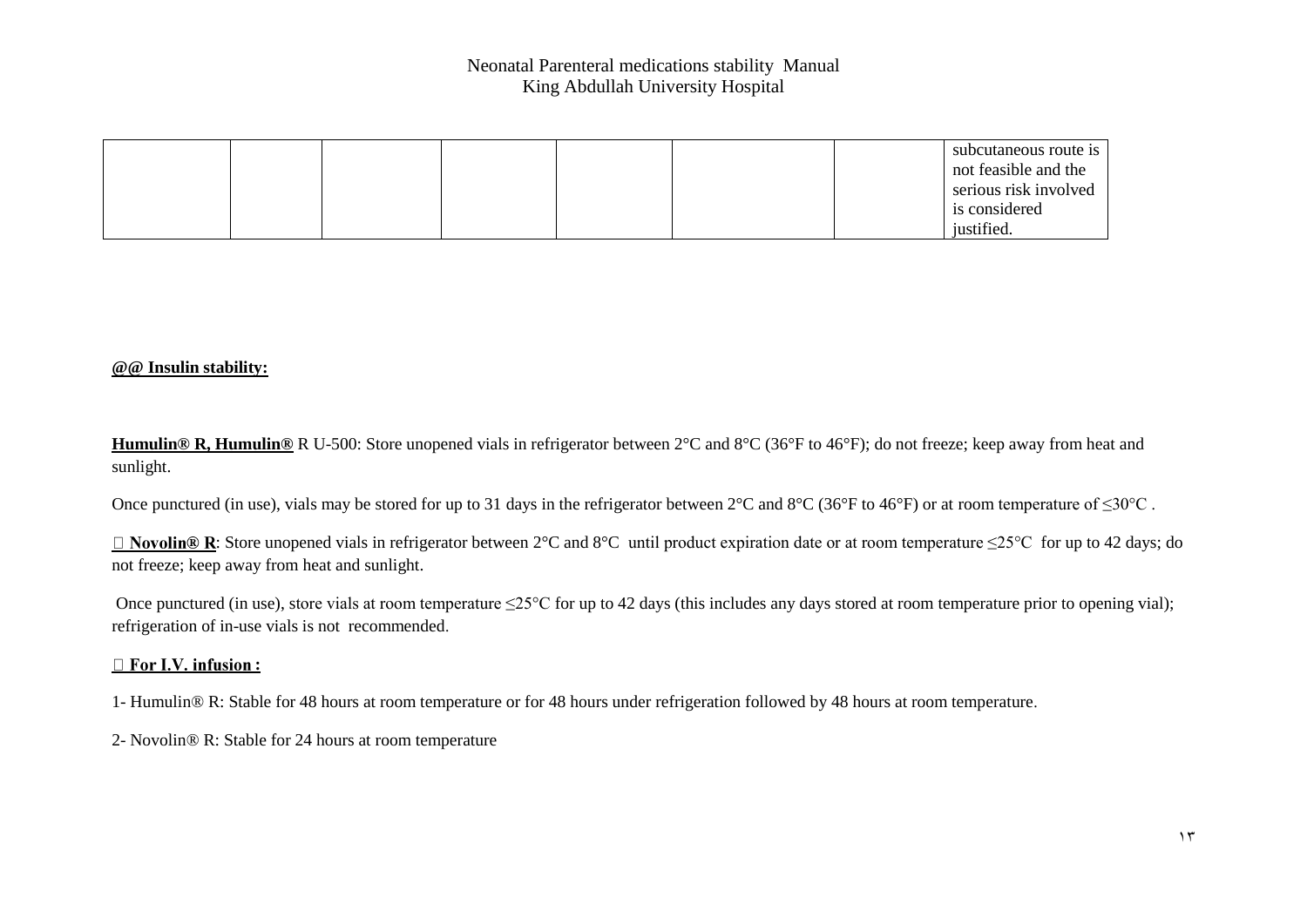## **Reconstitution**

I.V.: Minimum volume: Concentration should not exceed 30 mg/mL due to concentrationdependent stability restrictions.

Standard diluent: 500 mg/50 mL NS; 1 g/50 mL NS; 2 g/100 mL NS.

# Stability:

| Room Temperature (25°C)           |                         |                                    |  |  |  |  |
|-----------------------------------|-------------------------|------------------------------------|--|--|--|--|
| <b>Diluent</b>                    | <b>Concentrations</b>   | <b>Stability</b><br><b>Periods</b> |  |  |  |  |
| Sterile Water for Injection       | up to 30 mg/mL          | 8 hours                            |  |  |  |  |
| <b>Isotonic Sodium Chloride</b>   | up to 30 mg/mL          | 8 hours                            |  |  |  |  |
| 5% Dextrose in Water              | 10 to 20 mg/mL          | 1 hour                             |  |  |  |  |
| 5% Dextrose in Water              | up to $2 \text{ mg/mL}$ | 2 hours                            |  |  |  |  |
| 5% Dextrose in 0.45% NaCl         | up to 2 mg/mL           | 2 hours                            |  |  |  |  |
| <b>Lactated Ringer's Solution</b> | up to 30 mg/mL          | 8 hours                            |  |  |  |  |
|                                   |                         |                                    |  |  |  |  |
|                                   | Refrigerated (4°C)      |                                    |  |  |  |  |
| <b>Diluent</b>                    | Concentrations          | <b>Stability</b><br>Periods        |  |  |  |  |
| Sterile Water for Injection       | 30 mg/mL                | 48 hours                           |  |  |  |  |
| Sterile Water for Injection       | up to 20 mg/mL          | 72 hours                           |  |  |  |  |
| <b>Isotonic Sodium Chloride</b>   | $30$ mg/mL              | 24 hours                           |  |  |  |  |
| <b>Isotonic Sodium Chloride</b>   | up to 20 mg/mL          | 48 hours                           |  |  |  |  |
| <b>Lactated Ringer's Solution</b> | up to 30 mg/mL          | 24 hours                           |  |  |  |  |
| 5% Dextrose in Water              | up to 20 mg/mL          | 1 hour                             |  |  |  |  |
| 5% Dextrose and 0.45% NaCl        | up to 10 mg/mL          | 1 hour                             |  |  |  |  |

### **Ampicillin Stability :**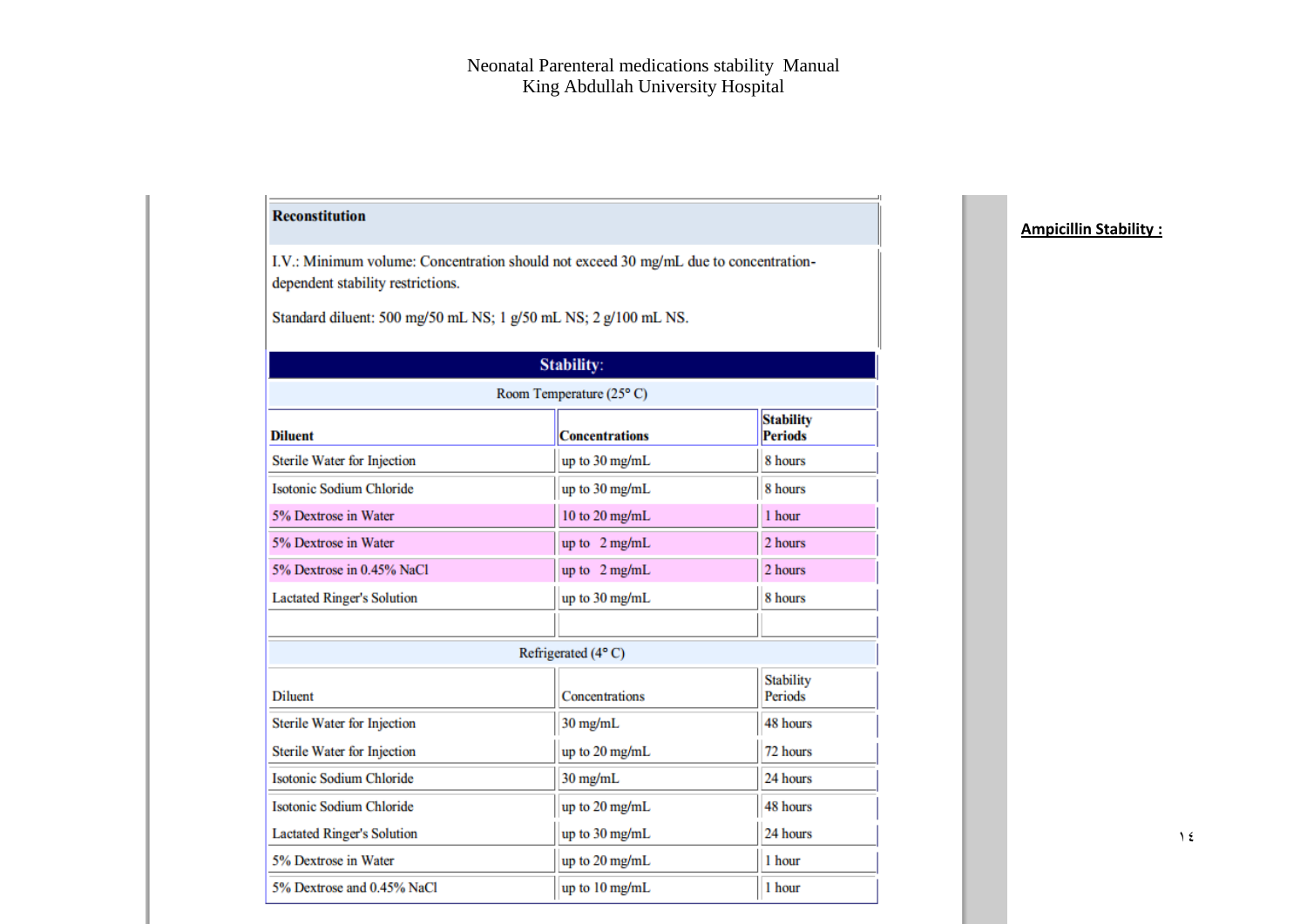**Prepared By:** 

**Pharm.D : Neda' Rawashdeh / ( 21/9/2014)**

**Drug Information Center** 

**EXT : 41417**

**E-MAIL : [Dic.pharma1@gmail.com](mailto:Dic.pharma1@gmail.com)**

**References :** 

- **1- Lexi.comp**
- **2- [http://www.globalrph.com/index\\_dilution\\_orig.htm](http://www.globalrph.com/index_dilution_orig.htm)**
- **3- <http://www.just.edu.jo/DIC/Pages/Drug-administration.aspx>**
- **4- Micromedix, Drugdex, 2012**

**Abbreviations:**